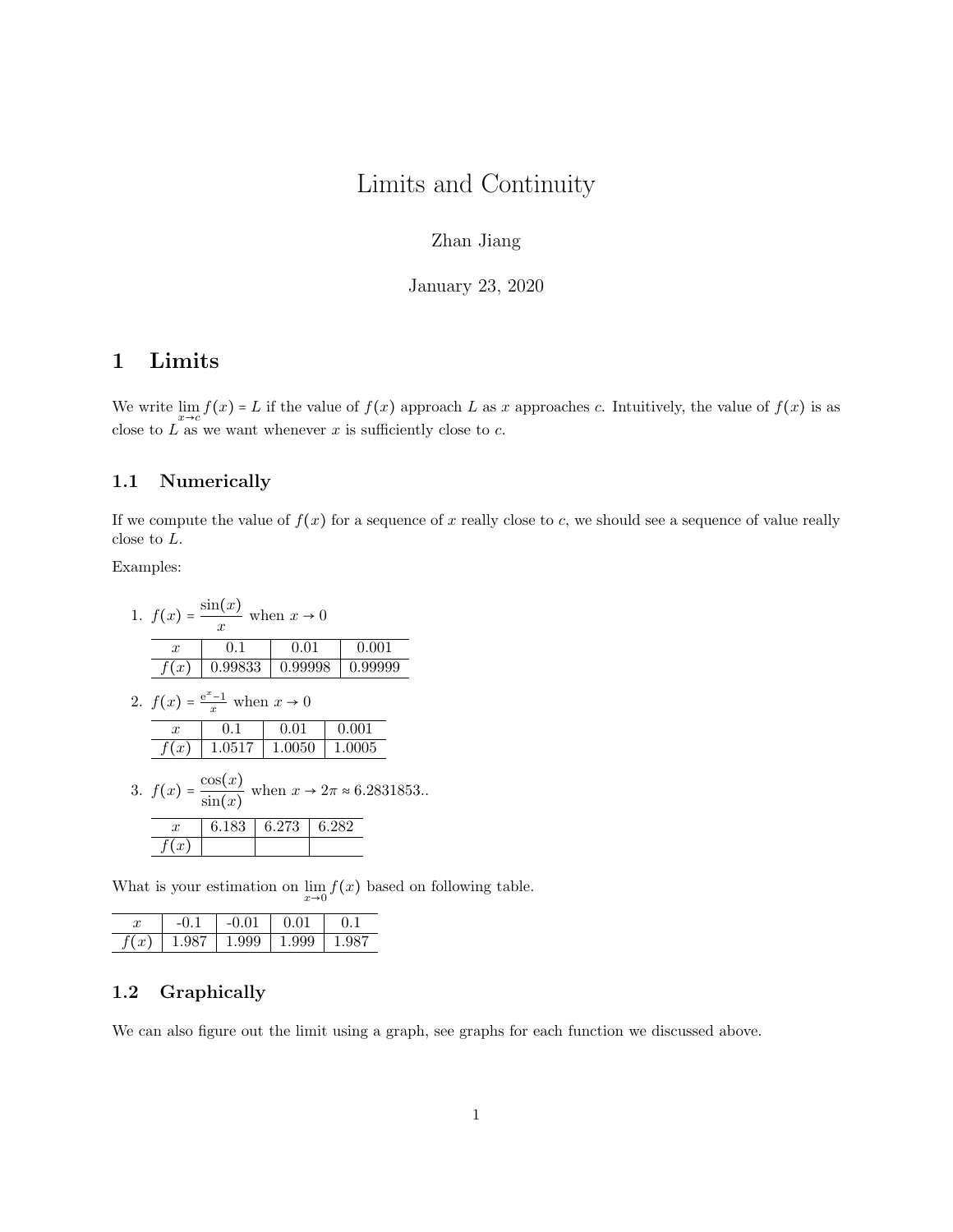

## 2 Continuity

**Definition 2.1.** The function  $f$  is

• continuous at  $x = c$  if f is defined at  $x = c$  and if

$$
\lim_{x \to c} f(x) = f(c)
$$

• continuous on an interval  $[a, b]$  if it is continuous at every point in the interval.

So far, all functions we've learned, e.g. linear functions, exponential functions, logarithm functions, rational functions, are continuous on their domain.

1. Which function is continuous on the interval?

(a) 
$$
\frac{1}{\cos(x)}
$$
 on  $[0, \pi]$ .  
(b)  $\frac{e^x}{e^x - 1}$  on  $[-1, 1]$ 

2. Are following functions continuous?

(a) 
$$
f(x) = \begin{cases} x & x \le 1 \\ x^2 & x > 1 \end{cases}
$$
  
(b) 
$$
g(x) = \begin{cases} x & x \le 3 \\ x^3 & x > 3 \end{cases}
$$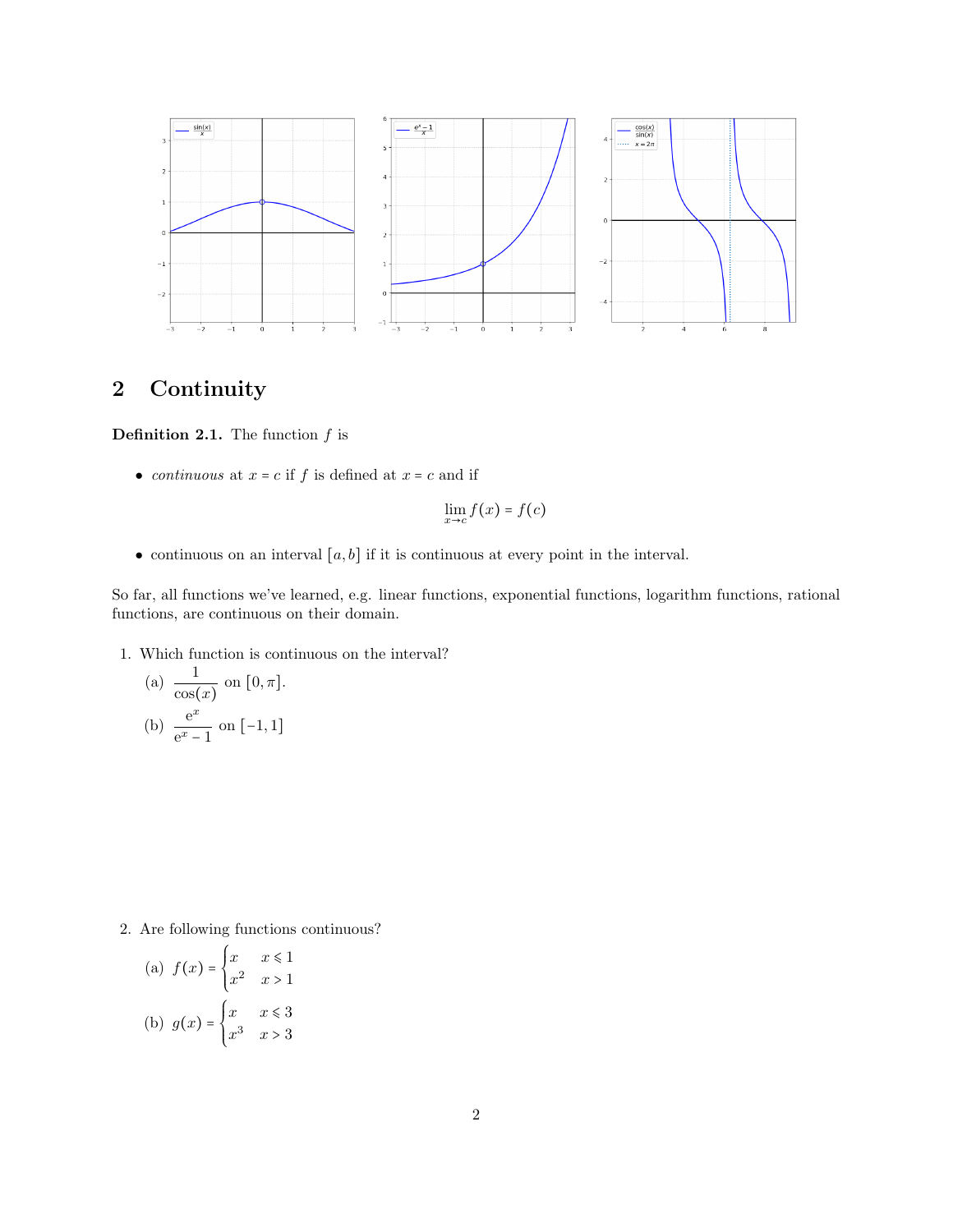3. Let  $f$  be the function given by

$$
f(x) = \begin{cases} 4 - x & 0 \le x \le 3 \\ x^2 - 8x + 17 & 3 < x < 5 \\ 12 - 2x & 5 \le x \le 6 \end{cases}
$$

- (a) Find all values of  $x$  for which  $f$  is not continuous.
- (b) List the largest open intervals on which  $f$  is continuous.

### 2.1 Intermediate Value Theorem

**Theorem 2.2** (IVT). Suppose f is continuous on a closed interval [a, b]. If s is any number between  $f(a)$ and  $f(b)$ , then there is at least one number c in  $[a, b]$  such that  $f(c) = s$ .



### 3 Finding Limits

### 3.1 Use continuity and Algebra

If a function  $f(x)$  is continuous at  $x = c$ , the limit is the value of  $f(x)$  there, i.e.

$$
\lim_{x\to c} f(x) = f(c)
$$

We can also use algebra to find certain limits, for example, the function  $f(x) = \frac{x^2 - 9}{x^2 - 9}$  $\frac{6}{x-3}$  is not defined for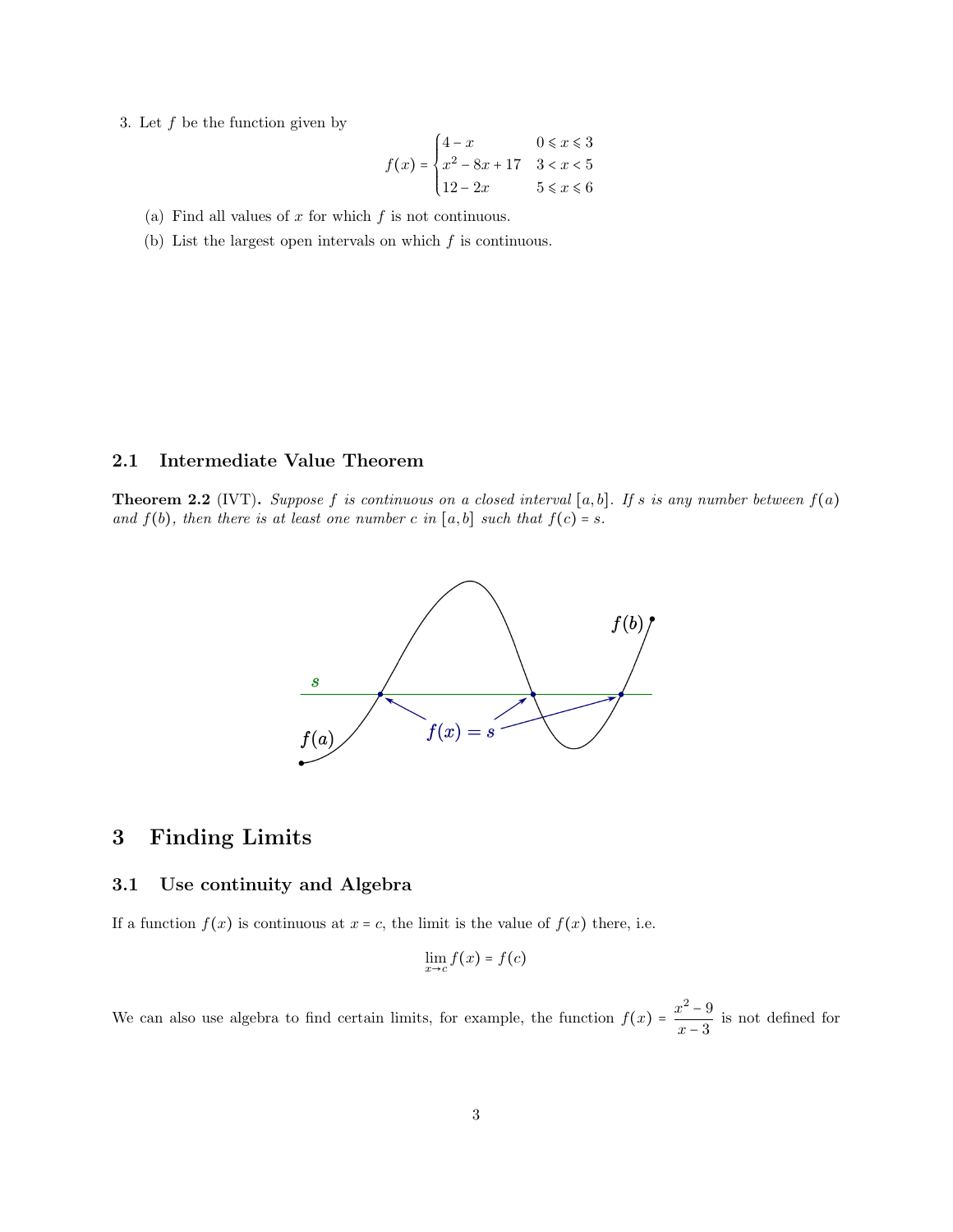$x = 3$ , we cannot plug in  $x = 3$  to find the limit  $\lim_{x \to 3} f(x)$ . However, we can write

$$
\lim_{x \to 3} f(x) = \lim_{x \to 3} \frac{(x-3)(x+3)}{x-3}
$$

$$
= \lim_{x \to 3} \frac{x+3}{1}
$$

$$
= 3+3=6
$$

1. Find the limit exactly using algebra.

(a) 
$$
\lim_{x \to 1} \frac{x^2 + 4x - 5}{x - 1}
$$
  
(b) 
$$
\lim_{h \to 0} \frac{(5 + h)^2 - 5^2}{h}
$$

2. Use the graph of  $f(x)$  below to give estimations for each expression if they exist. Indicate if they do not exist.

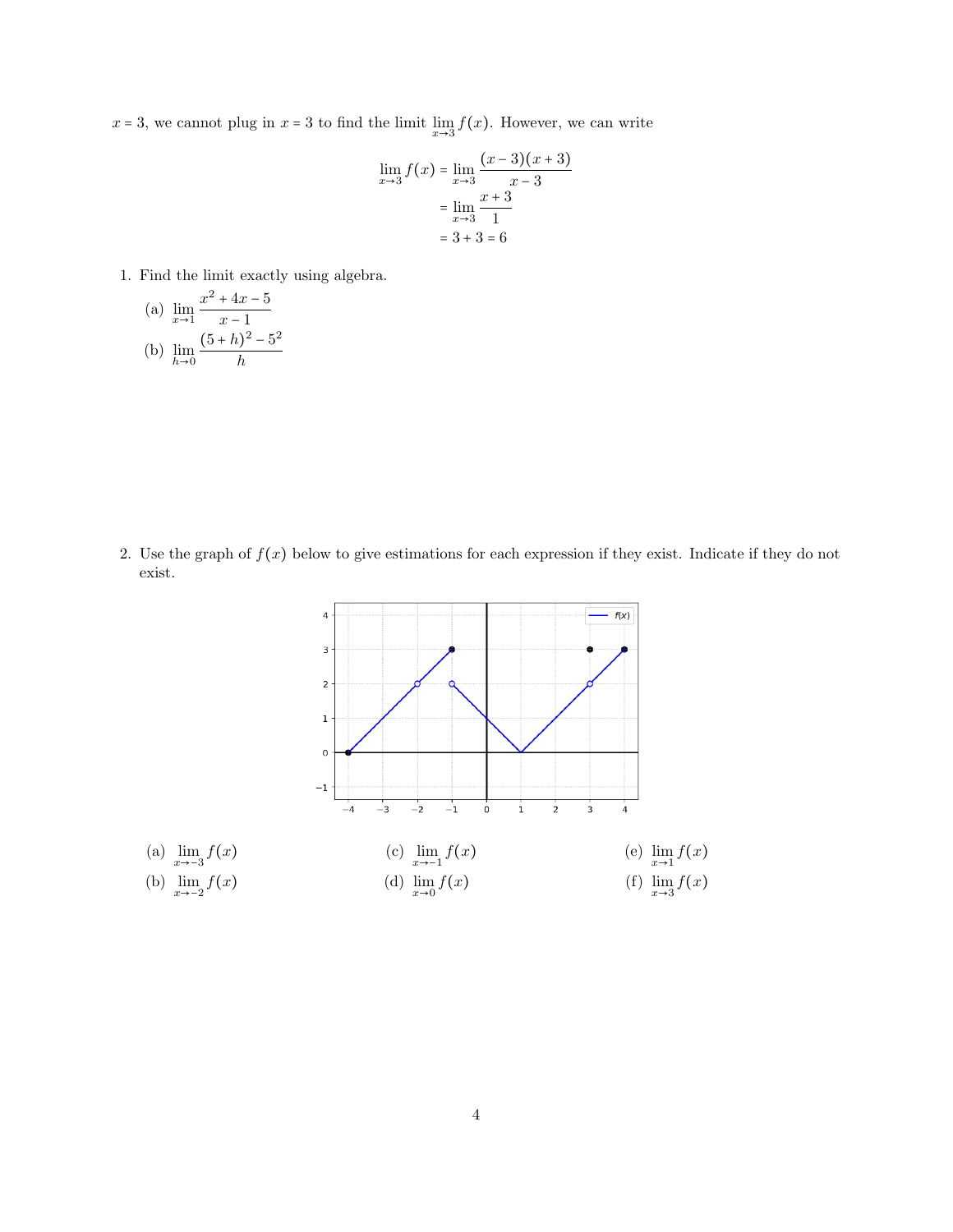3. Find the value of  $k$  such that

$$
\lim_{x \to 2} \frac{(x+6)(x-k)}{x^2 + x} = 4
$$

4. Find  $k$  so that the function is continuous.

(a) 
$$
g(t) = \begin{cases} t+k & t \le 5 \\ kt & t > 5 \end{cases}
$$
  
\n(b)  $h(x) = \begin{cases} kx & 0 \le x \le 1 \\ 2kx + 3 & 1 < x \le 5 \end{cases}$